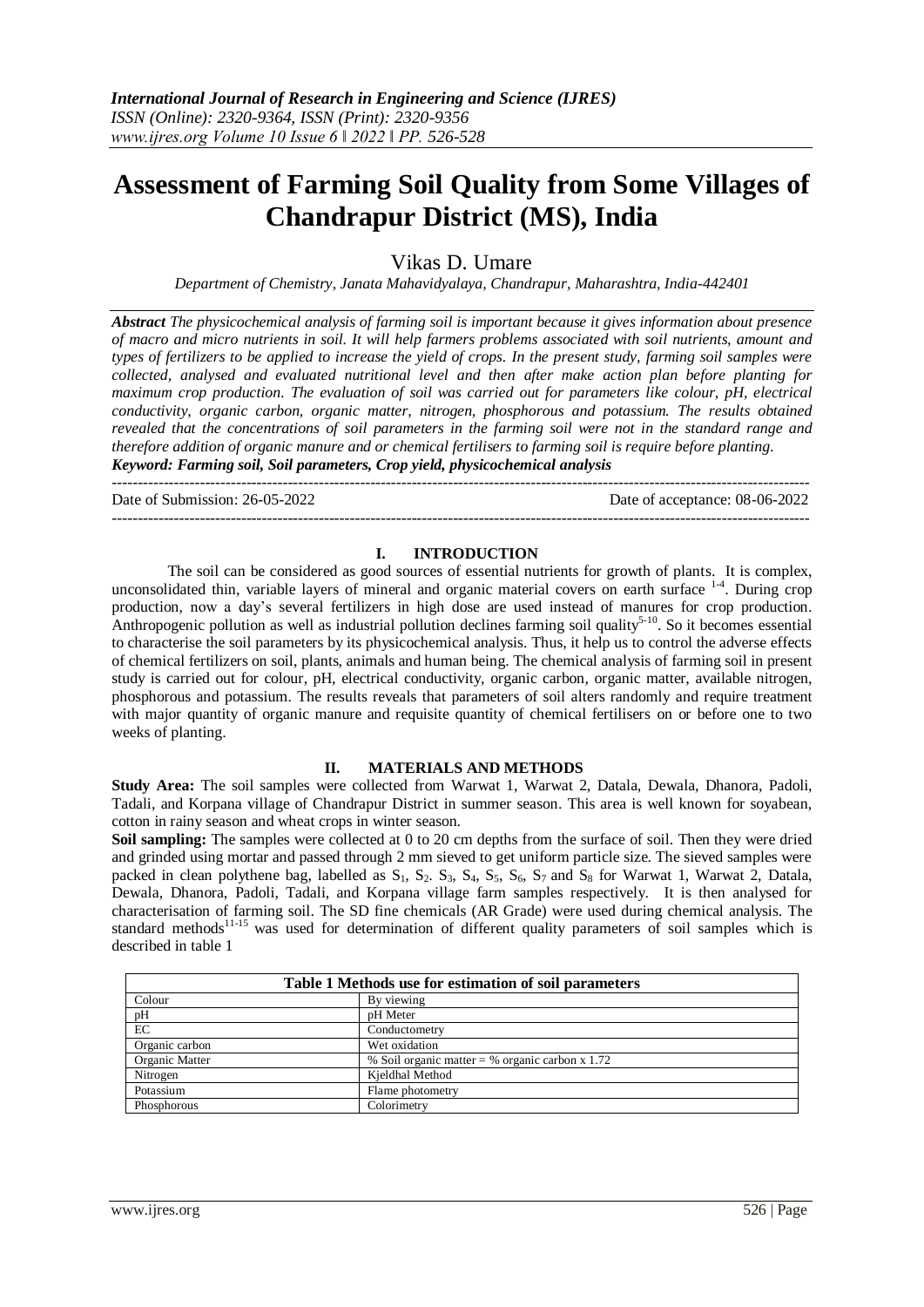## **III. RESULTS AND DISCUSSION**

The analytical values of physicochemical analysis of farm soil is presented in table 2. The farm soil at  $S_1$ ,  $S_2$ ,  $S_5$  and  $S_8$  site were black in the colour whereas rest farm samples were brownish in colour. The pH value determines acidic, basic and neutral behaviour of farm soils. Its value varies absorption of minerals and microbial activity present in the soil<sup>16</sup>. The pH value of all farm samples were found close to neutral pH (Table 2) and lie in the range prescribed by standard agency. The  $S_6$  sample showed high pH values. The electric conductivity is indicator of ionic content in the farm soil. The EC of all farm soil lies in the prescribed range (Table 2). These values indicated significant presence of ionisable materials in the soil. The major sources of organic carbon in the farm soil are crop residue and organic manure. The organic matter provides essential nutrients like nitrogen, potassium and phosphorous and has excellent water holding capacity give physical strength to plant<sup>17</sup>. It prevent erosion of soil. It is obtained by multiplying soil carbon content by 1.72 factor. The OC and OM contents of soil at  $S_1$ ,  $S_3$ ,  $S_6$  and  $S_8$  were insufficient. Therefore it is advised to treat farming soil with organic manure before planting crops. The soil at  $S_2$ ,  $S_4$ ,  $S_5$  and  $S_7$  indicated normal range of OC and OM. The available nitrogen is key nutrient for plant growth. It play important role in photosynthesis, helps in seed formation and increases crop production<sup>18</sup>. The nitrogen content in the soil sample at  $S_1$ ,  $S_2$ ,  $S_6$  and  $S_8$  were insufficient. It is advised to use organic manure or chemical fertilizer in requisite quantity on or before one to two week of planting (Table 2). The phosphorous is necessary for seed germination and essential for flowering and fruits development<sup>19</sup>. In present study, soil at all sites found to have sufficient phosphorous content. The potassium is very essential macro nutrients for plant growth<sup>19</sup>. In potassium deficient farm soil, plant growth gets altered and the productivity of crop yield is decreases. In present study, soil at  $S_3$  and  $S_8$  showed insufficient quantity of potassium and require to treat farm with fertiliser rich in potassium.

| Table 2 The analytical values obtained during physicochemical analysis of soil samples                                          |                              |                                              |                |                |              |        |              |        |              |                 |  |  |
|---------------------------------------------------------------------------------------------------------------------------------|------------------------------|----------------------------------------------|----------------|----------------|--------------|--------|--------------|--------|--------------|-----------------|--|--|
| S.<br>N.                                                                                                                        | <b>Parameters</b><br>(Units) | Observed analytical value at different sites |                |                |              |        |              |        |              | <b>Standard</b> |  |  |
|                                                                                                                                 |                              | $S_1$                                        | S <sub>2</sub> | S <sub>3</sub> | $S_4$        | $S_5$  | $S_6$        | $S_7$  | $S_8$        | limits          |  |  |
|                                                                                                                                 | Colour                       | <b>Black</b>                                 | <b>Black</b>   | <b>Brown</b>   | <b>Brown</b> | Black  | <b>Brown</b> | Brown  | <b>Black</b> | $- -$           |  |  |
| 2.                                                                                                                              | pΗ                           | 7.0                                          | 6.90           | 6.88           | 6.87         | 6.83   | 7.30         | 6.92   | 6.98         | $6.5 - 7.0$     |  |  |
| 3.                                                                                                                              | $EC$ ( $dS/m$ )              | 0.63                                         | 0.54           | 0.89           | 0.65         | 0.84   | 0.73         | 0.91   | 0.53         | $0.0 - 1.0$     |  |  |
| $\overline{4}$ .                                                                                                                | OC(%)                        | 0.34                                         | 0.72           | 0.30           | 0.59         | 0.55   | 0.31         | 0.53   | 0.39         | $0.41 - 0.60$   |  |  |
| 5.                                                                                                                              | OM(%)                        | 0.58                                         | 1.23           | 0.51           | 1.01         | 0.94   | 0.53         | 0.91   | 0.67         | $0.71 - 1.03$   |  |  |
| 6.                                                                                                                              | $N$ (Kg/H)                   | 239.78                                       | 207.08         | 413.02         | 405.76       | 345.12 | 217.98       | 413.02 | 273.02       | 280-420         |  |  |
| 7.                                                                                                                              | P(Kg/H)                      | 21.71                                        | 21.93          | 29.02          | 16.35        | 17.28  | 19.08        | 19.08  | 17.54        | 14.0-21.0       |  |  |
| 8.                                                                                                                              | K(Kg/H)                      | 224.96                                       | 256.65         | 132.02         | 178.55       | 185.45 | 217.98       | 226.96 | 147.25       | 150-200         |  |  |
| Abbreviations: EC=electrical conductivity, OC= organic carbon, OM= Organic matter, N= Nitrogen, P= Phosphorous and K= Potassium |                              |                                              |                |                |              |        |              |        |              |                 |  |  |

# **IV. CONCLUSION:**

The analytical reports of farm soil showed variation in physicochemical parameters. From the data, it is observed that conductivity of soil samples is found in prescribed limit. The organic carbon, organic matter, nitrogen and potassium is insufficient at some sites. So organic manure and or chemical fertilizers containing organic carbon, nitrogen and potassium must be added for proper growth and development of the crops on or before one to two weeks of planting.

### **ACKNOWLEDGEMENT**

Author is thankful to Principal, Janata Mahavidyalaya, Chandrapur for providing necessary facilities during this work.

### **REFERENCES**

- [1]. Borkar, A.D.; Study on some physicochemical parameters of soil samples in Katol Taluka District Nagpur (MS), India, Research J. of Agriculture and Forestry Sci., 3(1): 16-8, (2015).
- [2]. Kumar, P., Rajakumar, R., Kumar, S. and Kumar, K.; Assessment of chemical properties of soils from different ecosystems located in Hyderabad. Journal of Pharmacognosy and Phytochemistry 8, 1909-1912, (2019)
- [3]. Thakre Y.G., Choudhary M. D. and Raut R. D.; Physicochemical Characterization of Red and Black Soils of Wardha Region. Int. J. Chem. and Phys. Sci. 1(2): 60-66, (2012)
- [4]. Wagh G. S., Chavhan D. M. and Sayyed M. R. G.; Physicochemical Analysis of Soils from Eastern Part of Pune City; Universal J. of Environmental Research and Tech. Vol. 3, Issue 1: 93-99
- [5]. Raut P. P. and Ekbote P. D.; Physicochemical Analysis of Soil Collected from Babhulgaon Region, Dist. Yavatmal (MS), Int. J. of Basic and Applied Research Special Issue,112-116 (2012)
- [6]. Kulkarni A. N., Balkhande J. V., Waghmare B. D. and Ratnakar P.U.; Studies of Some Physicochemical Factors of Teak Forest from Kinwat Area, Nanded, Int. J. Life Science, 437-438 (2011)
- [7]. Moor, C., Lymberopoulou T. and Dietrich V. J., Determination of heavy metals in soils, sediments and geological materials by ICP-AES and ICP-MS. Microchimica Acta., 136, (3-4), (2001).
- [8]. Muniafu, M. and Otiato E.; Solid Waste Management in Nairobi, Kenya. A case for emerging economies. Journal of Language, Technology & Entrepreneurship in Africa, 2(1): 342-350, (2010).
- [9]. Ganorkar R. P. and Chinchmaiatpure P. G.; Physicochemical Assessment of Soil in Rajura Bazar in Amravati District (MS), India, Int. Journal Che. Env. and Phar. Res., 4 (2-3), 46-49 (2013).